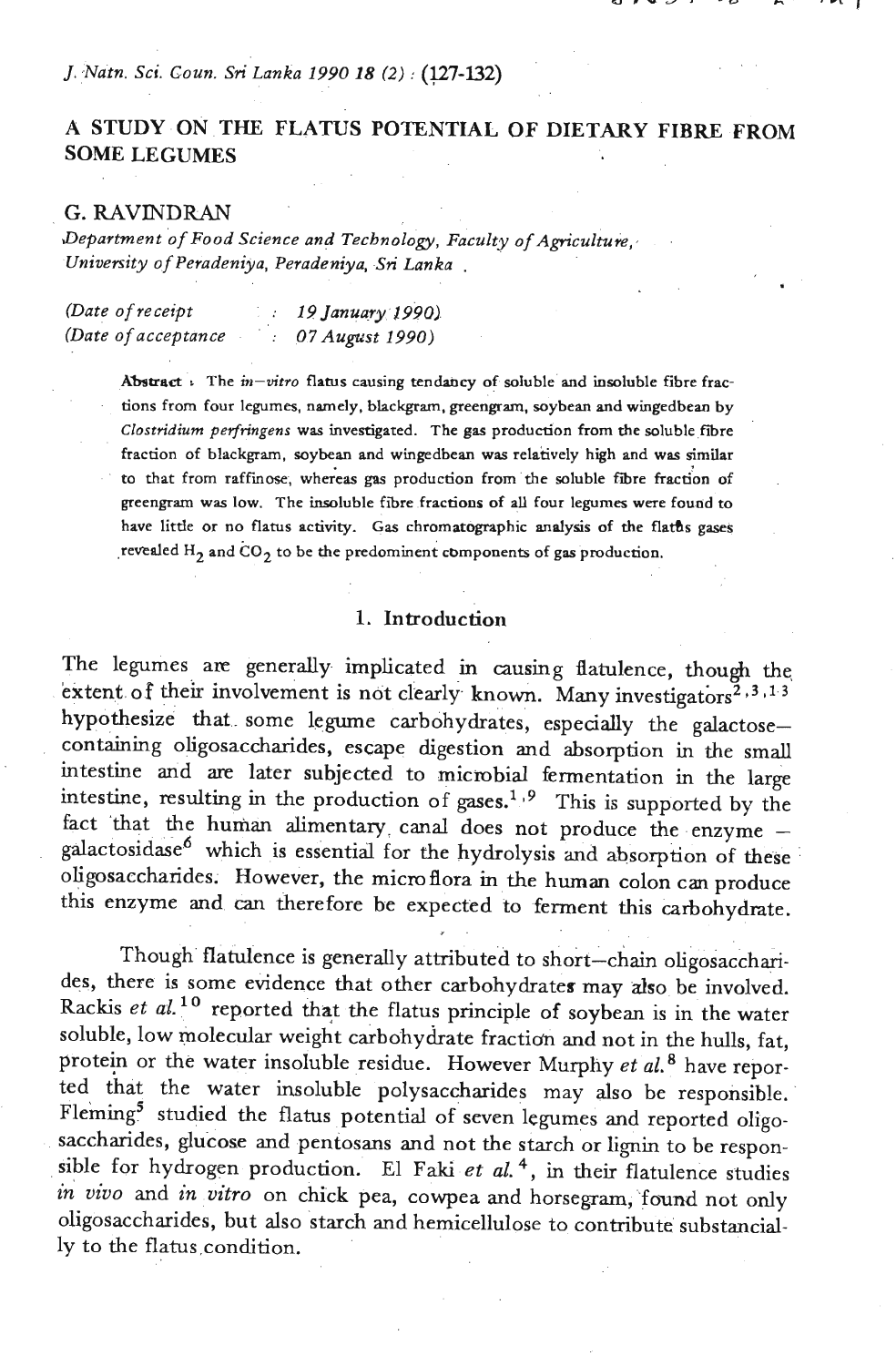In the present study, the flatulence potential of soluble and insoluble dietary fibre fractions of four legumes, *viz* black gram(BG), greengram(GG), soybean (soy) and winged bean (WB), compared to raffinose and glucose, were established by incubation with anaerobic *Clostridium perfringens*. The amount of gas produced **was** taken as the parameter indicative of the possible flatus producihg **ahility.** 

#### **2:** Materials **and** Methods

#### 2.1 Sample Preparation

Mature seeds of four legumes *viz.* blackgram (variety MI I), greengram (variety MH<sub>.</sub>5), soybean (variety PB 1) and winged bean (variety TPT-2) were obtained from the Dry Zone Agriculture- Research Station, Maha-Uuppallarna They wex gound in a Wiley laboratory **mill** to pass through a 60-mesh sieve and defatted with hexane for 8 h.

#### 2.2 Preparation of Soluble **and** InGoluble Fibre Fractions

The enzymatic method of Hellendoorn,<sup>7</sup> as modified by Schweizer and wursch12 **was** used to isolate **the** soluble and insoluble fibre from the defatted flours. This approach involved stepwise removal of proteins with pepsin and pancreatin, and starch with glucomylase. The resudue forms the insoluble fibre **(ENZ-I).** The precipitation from the supernatant with 4 volumes of ethanol gives soluble fibre (ENZ-S).

### 2.3 In Vitro Gas Production

*In vitro* gas production on soluble and insoluble fibre fractions of the legumes, with glucose and raffinose as control sugars, was carried out anaerobi**cally using Clostridium perfringens** of intestinal origin and a thioglycollate. medium, according to the method of Richards *et al.*<sup>11</sup>, as modified by El **Faki** *et* **aL4** 

The fibre fractions and sugars were incorporated into the media at 1% level and autoclaved at 15 psig,  $120^0C$  for 15 min. Test tubes, each contain**ing 14<ml** of media were incubated overnight at **37 C** to check for contaminatiog. The media was then mixed with 1 ml inoculum from a 24 h old culture of *Clostridium perfringens* and the mixture then drawn into 30 ml plass syringes. The outlet of the syringe was plugged with sterile serum rubber stoppers and the mixture incubated at 37<sup>0</sup>C for 24 h. The gas produced was directly measured from the movement of the syringe barrel. Two controls were **run,** one without organism and the other without carbohydrates.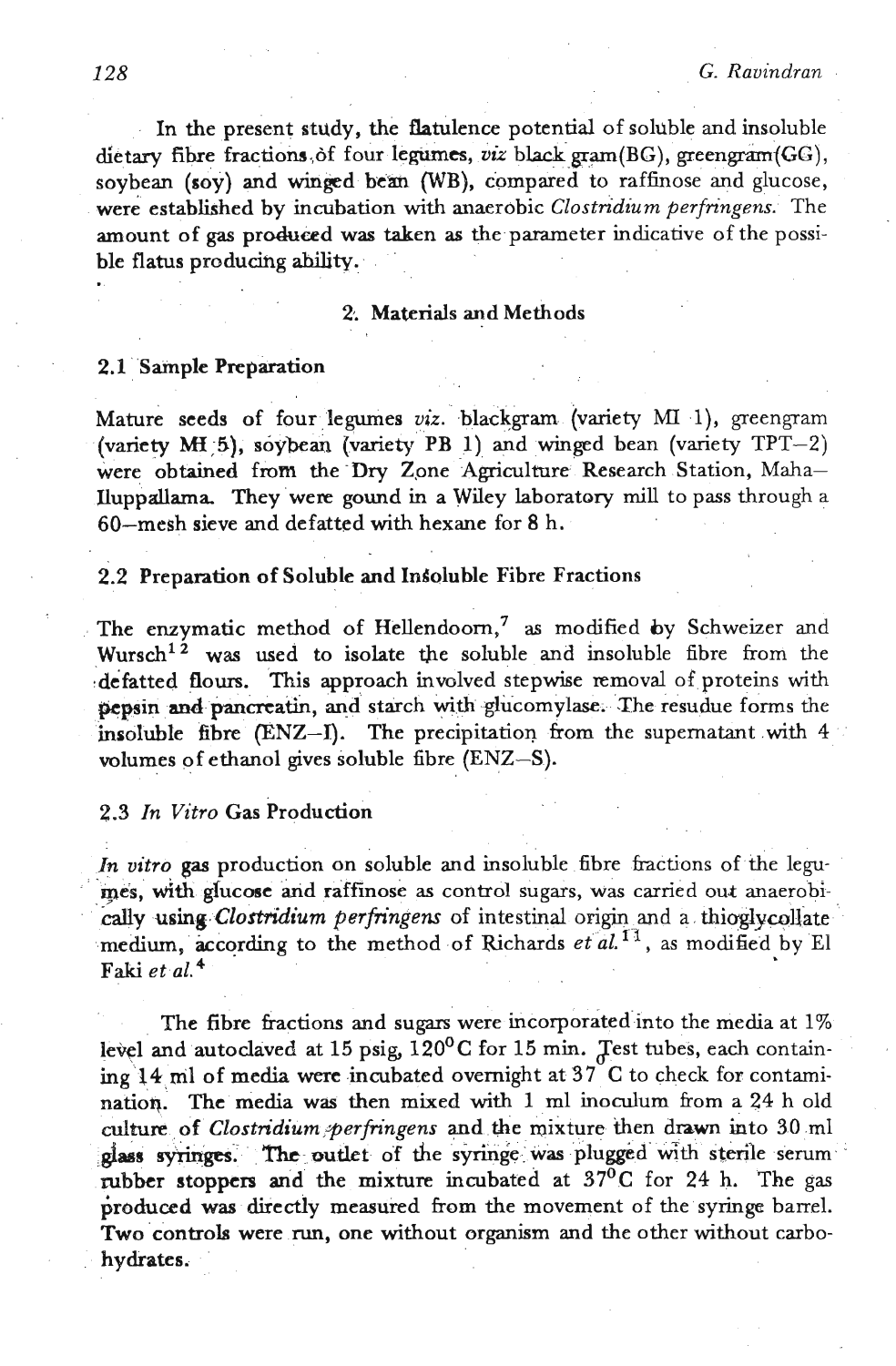# 2.4 Determination of Gas Composition

The gas collected above **was** andysed for its constituent gases by the use of a Fisher Hamilton **Gas** Partitioner connected to a Fisher Scientific Series 260 recorder. A two column standard system was used. The first column was a 6 ft x 114 in ID glass packed with 30% **DC-2-ethyl-hexylsebacate** *66*  60-80 mesh column pak **and** the second column was a **6%** ft x 3/16 in **ID**  glass packed with 40-60 mesh molecular sieve.

The C0, concentration in 0.5 ml of each gas sample **was** determined using both columns 1 and 2 with helium as the carrier gas at 40 ml/min and attenuation **8x.** The hydrogen content in 0.5 ml of gas mixture was analysed using column 2 only **with** argon as the camer gas at a flow of 30 ml/min at 16x attenuation. Concentration of  $CO<sub>2</sub>$  and  $H<sub>2</sub>$  in the gas mixture was calculated from peak height measurements, relative to peak heights for pure  $H<sub>2</sub>$  and  $CO<sub>2</sub>$ .

# 2.5 Replication

The study **was** repeated thrice so **as** to obtain more reliable data.

## 3. Results and Discussion

The volume and percent composition of the **gas** groduced are presented in Tables 1 and 2, respectively. Bacteria incubated on glucose' produced the greatest volume (20 cc) of **gas** within 4 hours of incubation. In cultures incubated on raffinose, gas production was slower, reaching only 10 cc by 24 h. The insoluble fibre fraction of all four legumes produced little or no gas during the 24 h incubation period. In contrast, the soluble fibre fractions of BG, soy and WB produced a net volume of 8,7 and 6'cc respectively, by 24 h. However, gas production fiom these fractions **was** low. (3 cc) during the first 8 h, a trend similar to that observed for raffinose. The soluble fibre fraction of green gram behaved in a manner different to other three legumes ; the gas production was only 3 cc even after 24 h of incubation.

Carbon dioxide and Hydrogen were the two predominant constituents of :he gas produced, confirming **that** a typical flatus producing system **was**  being tested.<sup>10</sup> The ratio of H<sub>2</sub> :  $CO_2$  was < 1 for raffinose (0.96) and glucose (0.86), while this ratio was  $> 1$  for soluble fibres of BG, Soy and WB. The percent composition measurements (Table 2) consistently yielded alues somewhat greater than 100% (104 - 107%). The CO<sub>2</sub> and H<sub>2</sub> were values somewhat greater than 100% (104 – 107%). The  $CO_2$  and  $H_2$  were measured independently on two different columns and utilizing two different gas mixture to calibrate the columns. The high values probably resulted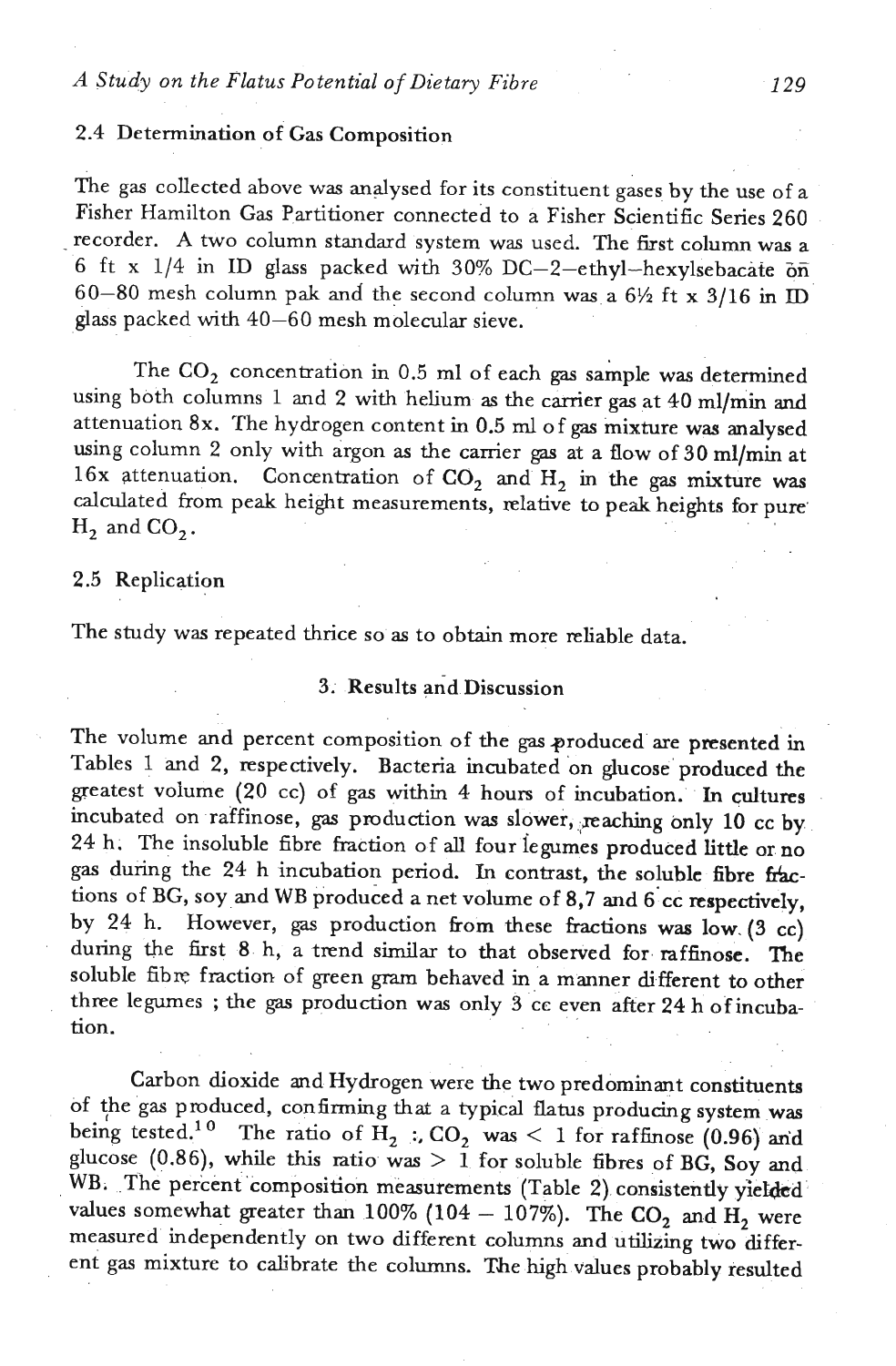| Substrate                           |                | Total Gas Produced (cc) <sup>1</sup> |                |             |              |              |                                  |         |
|-------------------------------------|----------------|--------------------------------------|----------------|-------------|--------------|--------------|----------------------------------|---------|
|                                     | 4h             | 8h                                   | 12h            | 16h         | $20h$        | 24h          | Net volume <sup>2</sup><br>(24h) |         |
| Glucose                             | 20±1.9         |                                      |                |             |              |              | $\cdot$ 18                       |         |
| Raffinose ··                        | 0              | 2±0.3                                | 3±0.4          | 5 ± 0.3     | 8±0.4        | 10±0.6       | 8                                |         |
| $ENZ-S(BG)$                         |                | 3±0.6                                | 4±0.3          | 6±0.3       | 8±0.5        | 8±0.3        | 6                                |         |
| $ENZ-I(BG)$                         | 0              | 0                                    | 0 <sup>1</sup> | $1\pm0.0$   | 2±0.2        | 3±0.2        | $\mathbf{1}$                     |         |
| $ENZ-S(GG)$                         | $\mathbf{0}$ . | $\mathbf{0}_{\perp}$                 | $2 \pm 0.3$    | 2±0.0.      | 3±0.1        | 3±0.2        |                                  |         |
| $ENZ-I(GG)$                         | 0              | $\pmb{0}$                            | 0 <sup>1</sup> | $\mathbf 0$ | 0            | 0            | $\bf{0}$                         |         |
| $ENZ-S(Soy)$                        | $\mathbf 0$    | 2±0.3                                | 4±0.3          | 6±0.3       | 7±0.2        | 9±0.6        | 7                                |         |
| $ENZ-I (Soy)$                       | 0              | $\mathbf 0$                          | $1\pm0.0$      | $1\pm0.0$   | $2\pm0.0$    | $2\pm^{0.0}$ | Đ                                |         |
| $ENZ-S$ (WB)                        | 0              | 2±0.3                                | 4±0.3          | 5 ± 0.3     | 6±0.3        | 8±0.4        | 6                                |         |
| $ENZ-1(WB)$                         | 0              | $1\pm0.0$                            | $1\pm0.0$      | $2\pm 0.2$  | $2\pm0.0$    | $2\pm0.0$    | $\mathbf{0}$                     |         |
| Control 1<br>(without carbohydrate) | 0              | $\mathbf{0}$                         | 0              | 2 ± 0.0     | $2\pm0.0$    | 2±0.0        |                                  | Ġ.      |
| Control 2<br>(without organism)     | 0              | $\pmb{0}$                            | 0              | 0           | $\mathbf{0}$ | 0            | 0                                | Ravind: |

Table 1: Gas Production in vitro of Soluble Insoluble Fibre Fractions of Blackgram (B G), Greengram (G G), Soybean (Soy) and Winged  $\frac{1}{\omega}$ **Bean (W B** ). **<sup>0</sup>**

 $^{1}$ Each value represents mean  $\pm$  standard deviation

. .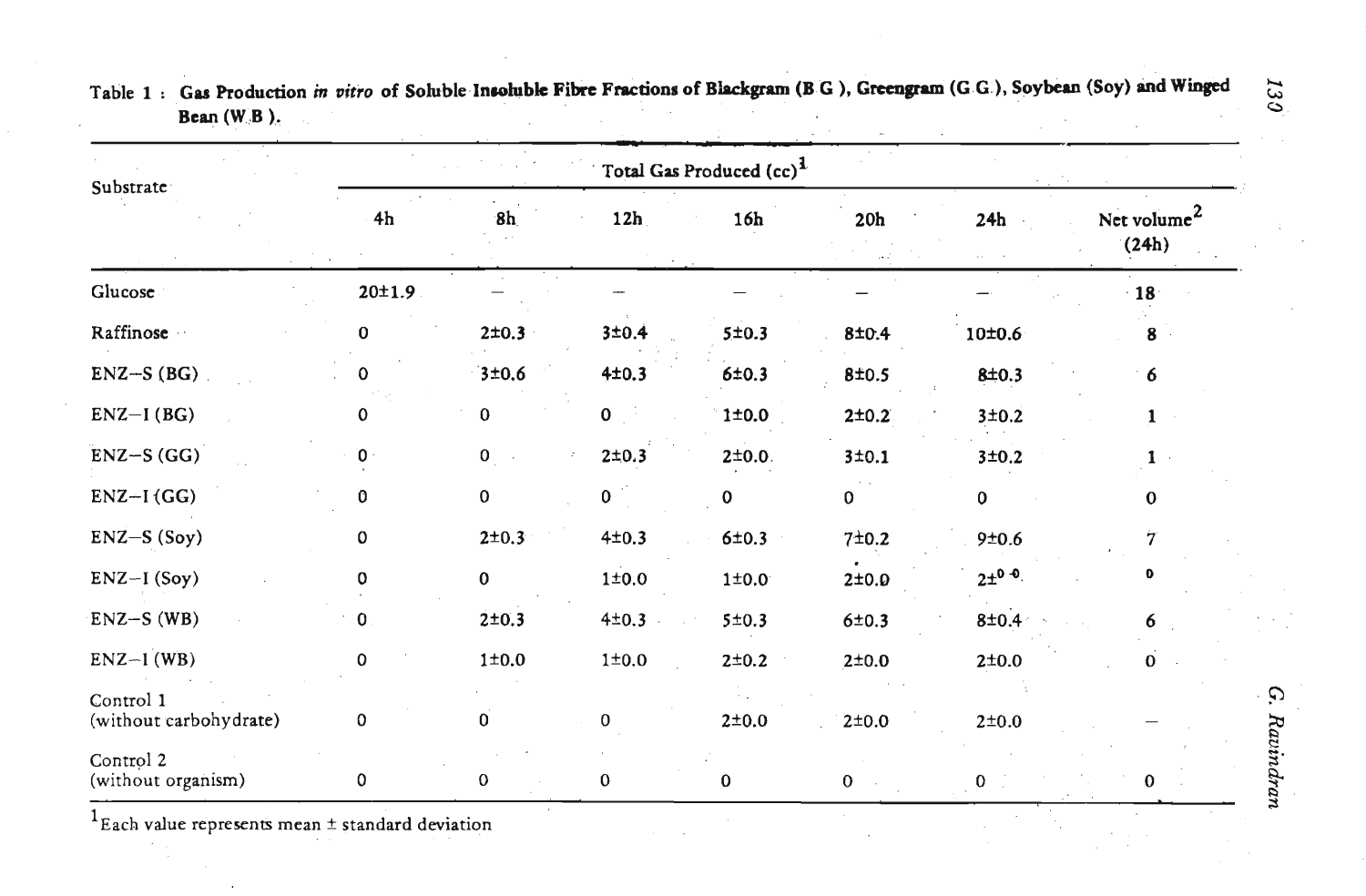| Substrate      |               | Gas Composition $(\%)^1$ |  |
|----------------|---------------|--------------------------|--|
|                | $\rm{co}_{2}$ | н,                       |  |
| Glucose        | $57 \pm 1.5$  | $49 \pm 3.7$             |  |
| Raffinose      | $53 \pm 6.0$  | $51 \pm 4.1$             |  |
| $ENZ = S(BG)$  | $43 \pm 4.0$  | $52 \pm 4.0$             |  |
| $ENZ - I(BG)$  |               |                          |  |
| $ENZ - S(GG)$  |               |                          |  |
| $ENZ - 1$ (GG) |               |                          |  |
| $ENZ - S(Soy)$ | $48 \pm 3.0$  | $59 \pm 3.6$             |  |
| $ENZ - I(Soy)$ |               |                          |  |
| $ENZ - S (WB)$ | $50 \pm 4.6$  | $57 \pm 4.8$             |  |
| $ENZ - I (WB)$ |               |                          |  |

**Table 2. Composition of the Gas pieduced by the Soluble and Insoluble Fibre Fractions of Bkk Gram (BG), Green Gram (GB), Soybean (Soy) and Winged Bean** (WB).

 $^{1}$ Mean  $\pm$  Standard deviation.

from an error in one of or both the systems, most likely from an error in the stated concentrations  $(CO_2 \text{ or } H_2)$  of calibration gases.

The results show that the msoluble fibres have little or no flatus activity, probably because they **ark** not hydratable. These findings are consistent with those of **Rackis** *et* al. **lo** who reported that the water insoluble residue of soy has no flatus activity.

The soluble fibres of BG, Soy **and WB** were found to have relatively high flatus activity. Although the production of flatus gas from these soluble fibres was lower than that from glucose, gas formation was comparable to that of raffinose, a well established causative factor of flatulence.<sup>2,3</sup> The isolation procedure employed in the present study was specifically designed to yield sugar-free fibre preparatrons. Thus the **gas** production did not arise from the presence of raffinose or stachyose in ENZ-S of BG, Soy or WB. The soluble fibre of GG showed little or no flatus activity, confirming the results of Fleming.<sup>6</sup> The flatus potential of WB has not been<br>previously reported. The present results indicate that the flatus causing The present results indicate that the flatus causing ability of the WB soluble fibre is similar to those of soy and BG.

The results of the present study showed that soluble fibre fractions of some legumes play a dehite role in **flatus activity.** However, further studies will be required to delineate the **exact** nature of **this** contribution to flatus production. The ultimate test will be to feed purified soluble fibre fractions to human subjects and measure the time- course production, as described by Wagner et *a1.* **l4**